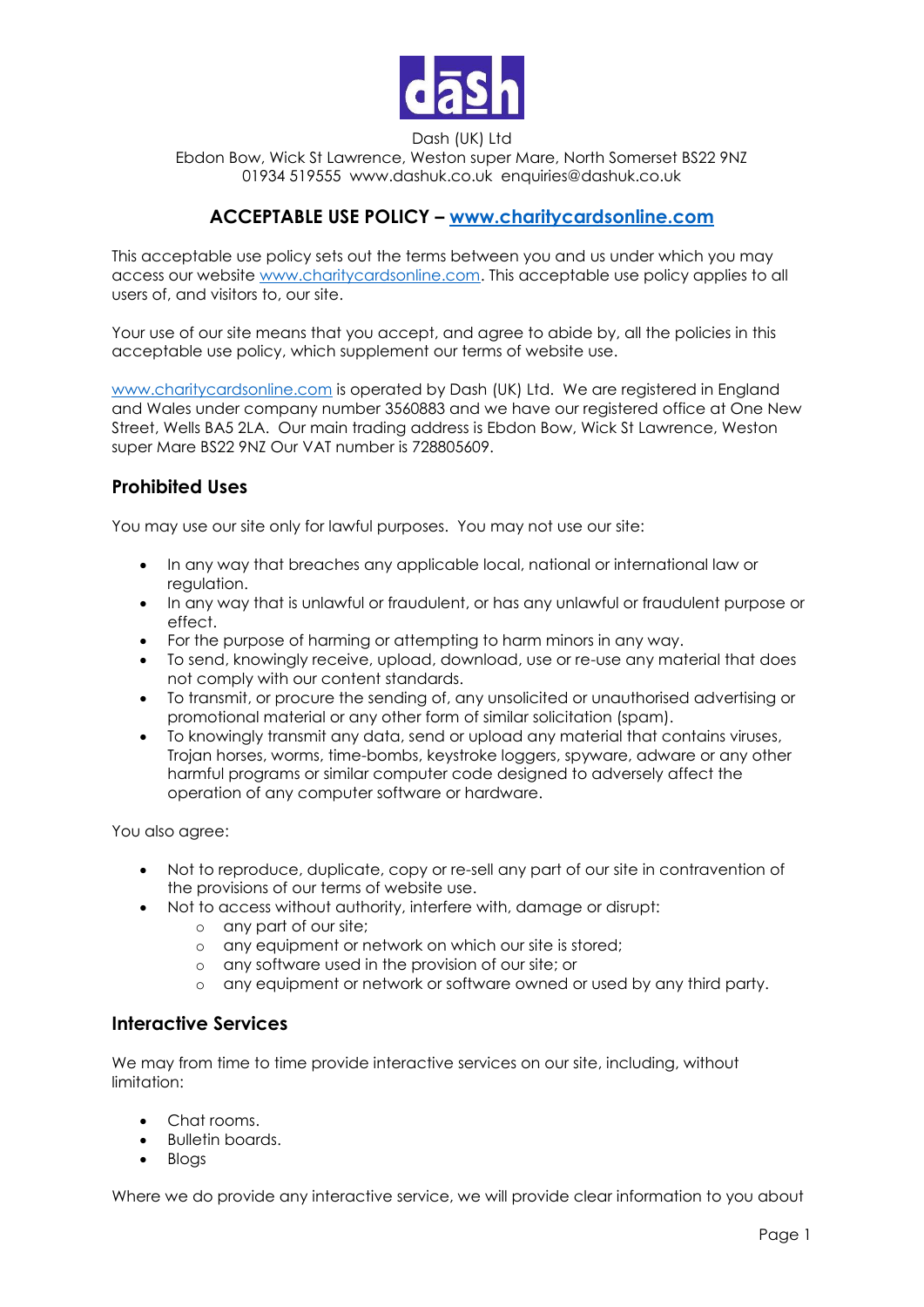the kind of service offered, if it is moderated and what form of moderation is used (including whether it is human or technical).

We will do our best to assess any possible risks for users (and in particular, for children) from third parties when they use any interactive service provided on our site, and we will decide in each case whether it is appropriate to use moderation of the relevant service (including what kind of moderation to use) in the light of those risks. However, we are under no obligation to oversee, monitor or moderate any interactive service we provide on our site, and we expressly exclude our liability for any loss or damage arising from the use of any interactive service by a user in contravention of our content standards, whether the service is moderated or not.

The use of any of our interactive services by a minor is subject to the consent of their parent or guardian. We advise parents who permit their children to use an interactive service that it is important that they communicate with their children about their safety online, as moderation is not foolproof. Minors who are using any interactive service should be made aware of the potential risks to them.

Where we do moderate an interactive service, we will normally provide you with a means of contacting the moderator, should a concern or difficulty arise.

### **Content Standards**

These content standards apply to any and all material that you contribute to our site (contributions)**,** and to any interactive services associated with it.

You must comply with the spirit and the letter of the following standards. The standards apply to each part of any contribution as well as to its whole.

Contributions must:

- Be accurate (where they state facts).
- Be genuinely held (where they state opinions).
- Comply with applicable law in the UK and in any country from which they are posted.

Contributions must not:

- Contain any material that is defamatory of any person.
- Contain any material that is obscene, offensive, hateful or inflammatory.
- Promote sexually explicit material.
- Promote violence.
- Promote discrimination based on race, sex, religion, nationality, disability, sexual orientation or age.
- Infringe any copyright, database right or trade-mark of any other person.
- Be likely to deceive any person.
- Be made in breach of any legal duty owed to a third party, such as a contractual duty or a duty of confidence.
- Promote any illegal activity.
- Be threatening, abuse or invade another's privacy, or cause annoyance, inconvenience or needless anxiety.
- Be likely to harass, upset, embarrass, alarm or annoy any other person.
- Be used to impersonate any person, or to misrepresent your identity or affiliation with any person.
- Give the impression that they emanate from us, if this is not the case.
- Advocate, promote or assist any unlawful act such as (by way of example only) copyright infringement or computer misuse.